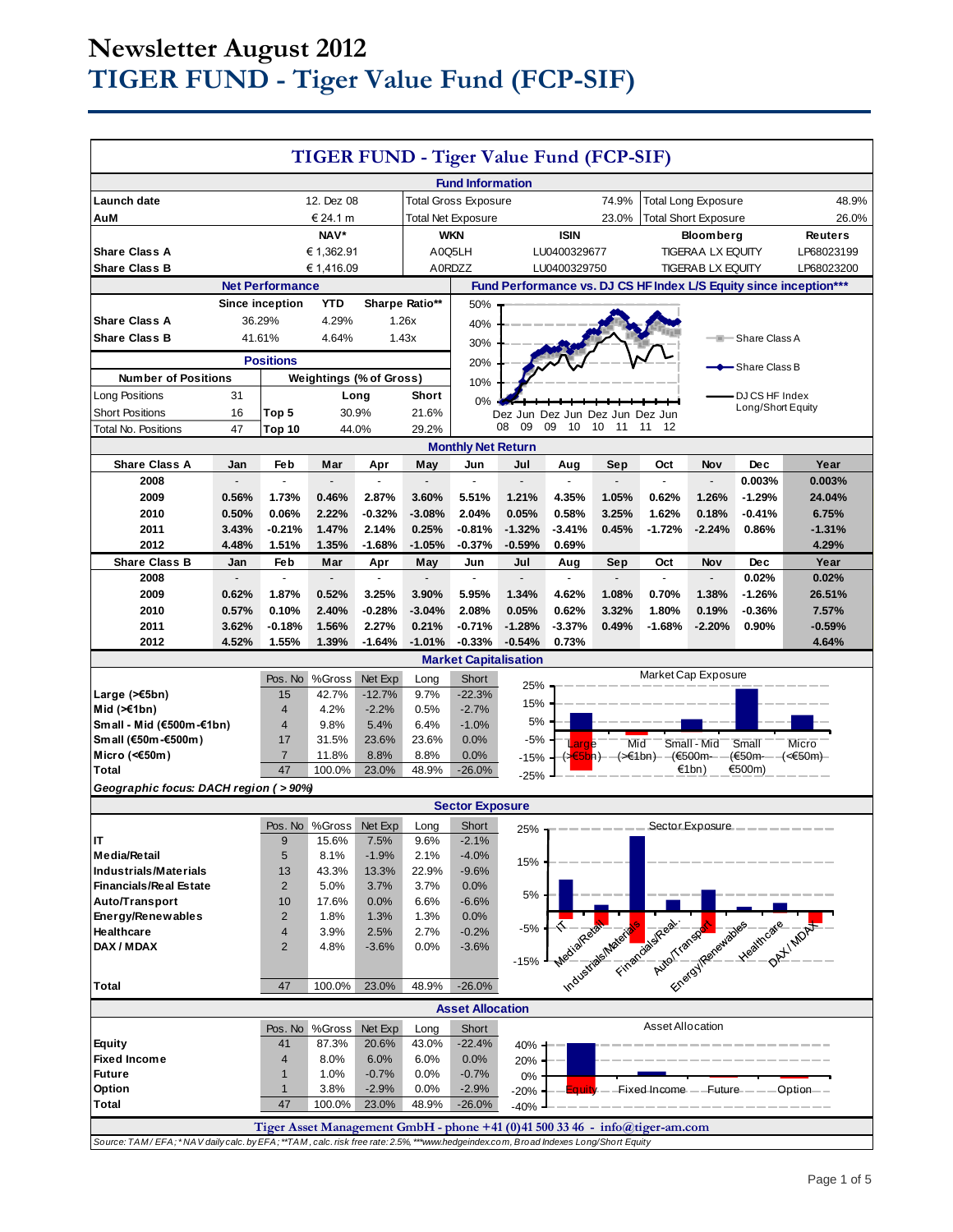# **Tiger Value Fund – August 2012**

## **O Returns: +0.69% (class A)/+0.73% (class B)**

In August the Tiger Value Fund had a positive net return of  $+0.69\%$  for share class A and  $+0.73\%$  for share class B, making a cumulative net return of  $+4.29\% / +4.64\%$  in the year-to-date and  $+36.29\% /$  $+41.61\%$  since inception (share class A/B).

## **O Commentary: Shorts profitable despite ongoing liquidity rally**

In August we slightly increased our adjusted net exposure from around 10% to 17% (or 23% incl. 6% fixed income linked investments). While many large caps and defensive stocks trade at rich valuations, we still see a lot of upside potential in our value stocks and small caps and continue to find a lot of great buy and sell ideas.

Our key positive contributors in August were Jungheinrich, VTG, Beta Systems, Elmos, Volta Finance and Vestas adding +104bp to the Fund's performance. We decided to swap our Vestas stocks into bonds as we feared that the company would announce a capital increase in the near future which might hurt the stock but would reduce the risk for an investment in Vestas bonds significantly. In August the company announced that they were in discussion with Mitsubishi regarding a strategic cooperation but didn't give any further details on a potential investment in Vestas. Beta Systems, a software company with high recurring revenue share, is one of our latest investment were we participated in a capital increase. On our numbers we bought the Beta Systems position on 1x normalized EBITDA 2013 a ridiculous low valuation for a licence business with  $> 80\%$  recurring revenues and  $> 30\%$  FCF Yield.

On the negative side, Francotyp Postalia and BWIN cost the Fund -68bp. While Francotyp Postalia disappointed investors with muted Q2 results due to a delay of the new production site, in BWIN investors feared that German regulation will have a negative impact on BWINs profitability in Germany which represent about 30% of profits. During the earnings call of Francotyp Postalia the management indicated that the company's current EPS run rate is around 0.14 Euro per quarter implying a PER 2013 of 4x, quite undemanding valuation for a business with  $> 75\%$  recurring revenues. BWIN actually surprised the market positively with its strong H1 result, but concerns over the poker and casino business particularly in Germany resulted in a lot of volatility in the stock. We expect positive catalysts for BWIN in H2 and therefore continued to accumulate shares.

Despite the ongoing liquidity rally we were able to book profits on a few single shorts post earnings disappointments and muted outlooks. Overall our single shorts contributed positively adding +59bps to the Fund's performance. Our DAX future and option hedge cost the Fund -8bp.

## **O Discussion: Krones AG – Market leader with bright growth prospects**

Krones AG (KRN: €40, MCap: €1.2bn), the global no. 1 player in process engineering for the beverage industry, is one of our recent value investments. KRN has underperformed the MDAX by 30% in the last 12 months while at the same time operations have been strengthening, e.g. via the introduction of a modular assembly system in H1 which should reduce working capital and improve efficiency. The key growth drivers for KRN are: (a) strong demand for packaged beverage consumption in emerging markets, (b) higher use of PET as a packaging material and (c) new product launches. With a potential EBIT margin improvement to 7% mid-term (2007 level), the company trades on a cash adjusted normalized PER of 8x significantly below its long term average of >14x. A fairly low valuations for a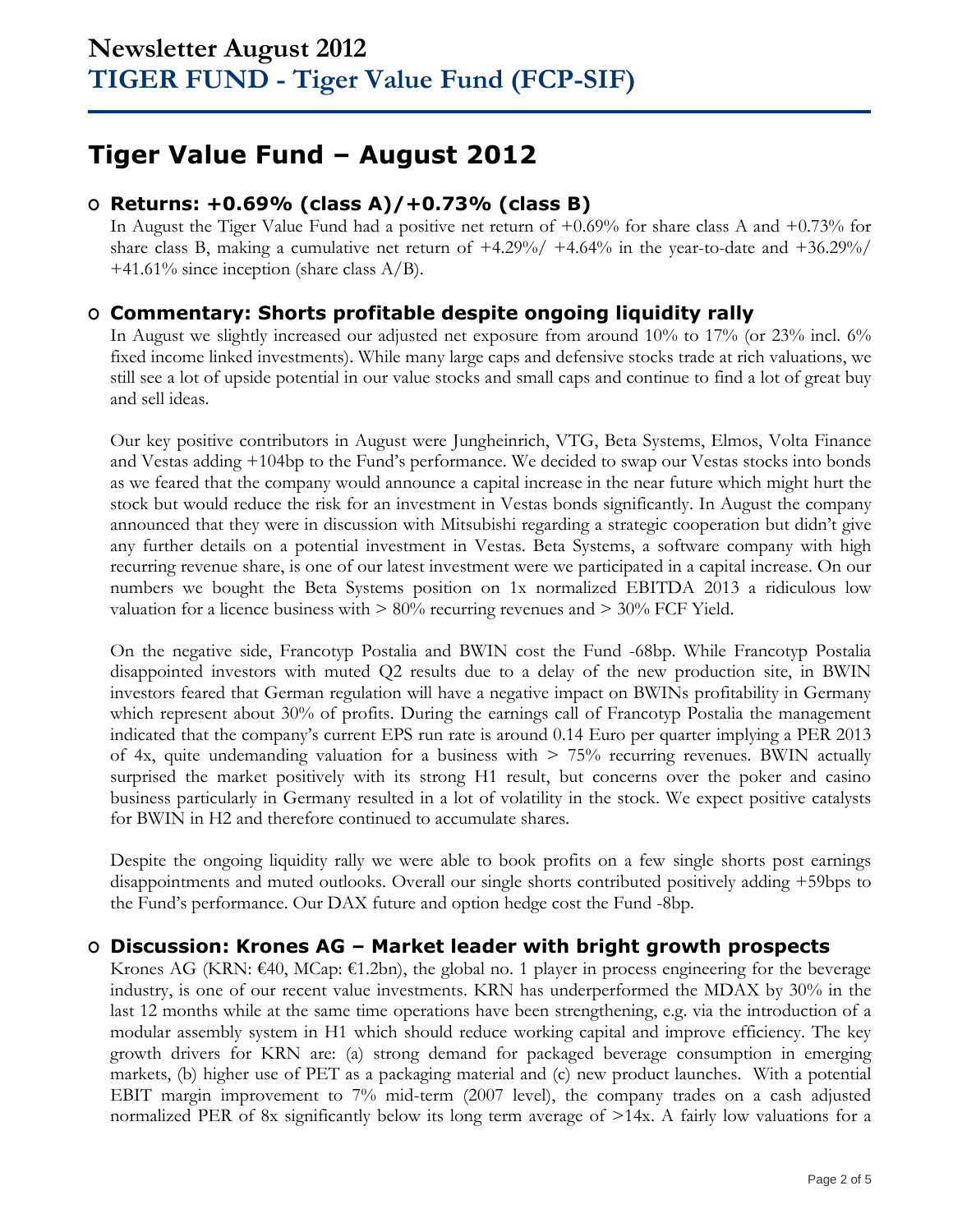high quality company with  $> 65\%$  recurring revenues and around  $+8\%$  annual growth for the coming years. In addition we would expect broker upgrades and continued insider buying.

### **o Outlook: The ECB and Federal Reserve goes all-in**

The markets focus during all of August was squarely on the ECB and the FED. After some initial excitement in the first few days of the month, the equity market spent most of the month just waiting for further news regarding the ECB's new bond purchase program and the FED's latest quantitative easing (QE) program. The ECB and the FED have both in early September announced details of these anticipated monetary policies resulting in another leg higher in the equity markets. Clearly we have been too cautious in our equity market outlook as we had not expected such a strong monetary policy response at this point. The fact that the FED launched its latest QE program while actually raising its GDP estimates for 2013 and 2014 at the same time is pretty astonishing and demonstrates the extreme willingness by the FED to continue to support the markets.

We are still very concerned regarding the near term earnings outlook for most companies but clearly the market seems willing to look through this weakness on the hope that the removal of the tail risk by the FED and ECB will result in a better economic outlook for 2013. We have therefore adopted a less cautious positioning of the fund with the net exposure having been raised to 23% (or 17% excluding fixed income investments) at the end of August and 32% (26%) currently. Nevertheless, we continue to pursue undervalued investment ideas that have company specific catalysts that have low correlation to the markets and can perform in most economic and market environment (see discussion regarding Krones).

*The Tiger Value Fund Desk, 14 th September 2012.*

**Matthias Rutsch Marc Schädler Peter Irblad**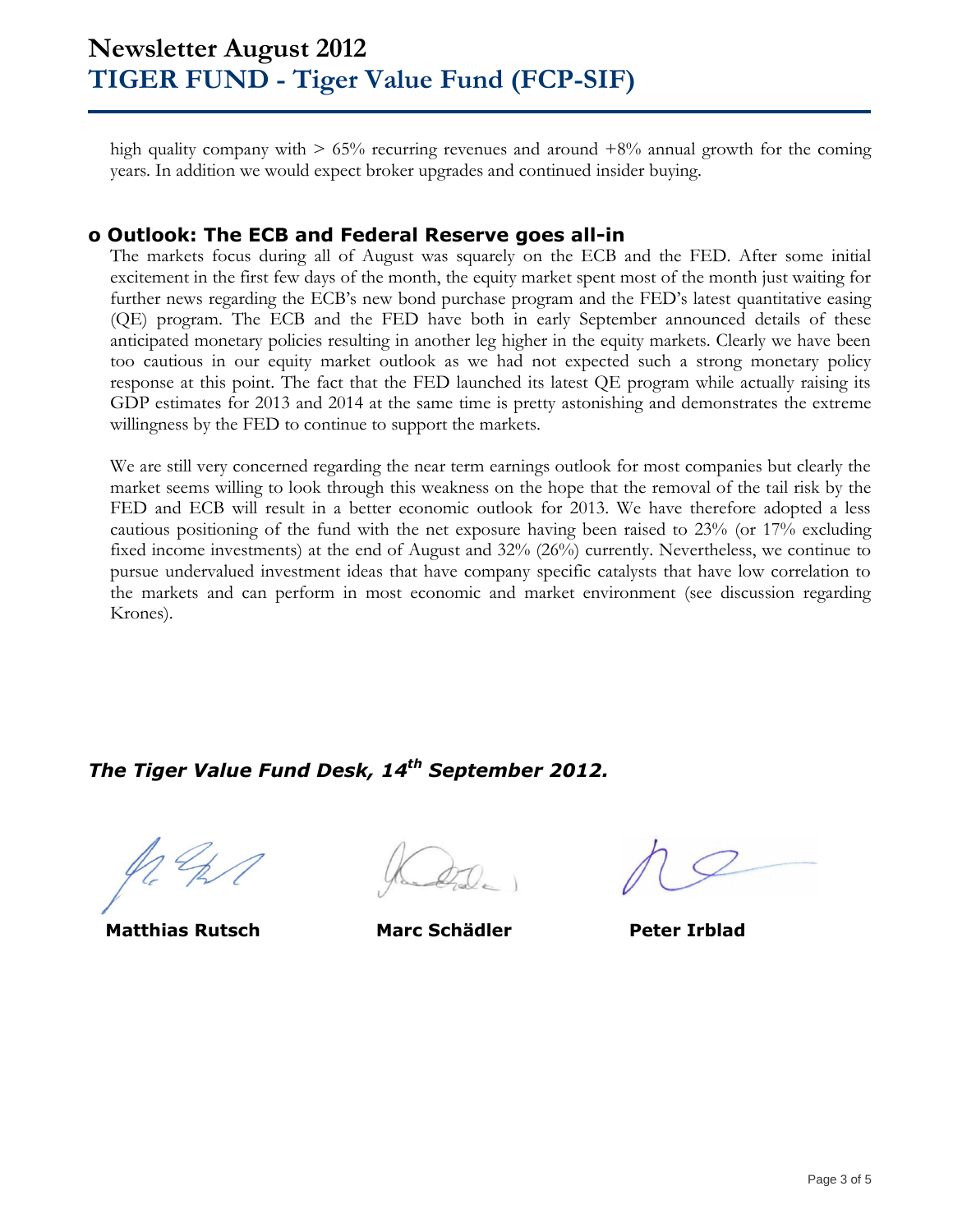### **Objectives**

The objective is to identify undervalued companies with external catalysts and/or initiate pro-active measures to create shareholder value. The fund aims for a 5 year return of 10-15% p.a. with strong focus on capital preservation.

### **Investment Strategy**

The Investment Advisor is a fundamental long-short equity stock-picker. The fund seeks undervalued small and midcap companies where a number of issues, which in our opinion can be improved, are sub-optimizing the company's public market value. For each position we perform a detailed research process including a 360 degree research approach and 10 point scoring system.

The managers foresee a direct dialog with the company as well as with other shareholders to support management to initiate value creating measures. Their partner network i.e. other shareholders, consultants, sector experts, media etc. will help to impact positive change.

The fund intends to engage in 15-30 long investments with a target net long exposure of around 50%. The geographic focus is likely to be Germany, Switzerland and Austria.

| <b>Fund Information</b>  |                             | <b>Fee Structure and Risk Management</b> |                           |
|--------------------------|-----------------------------|------------------------------------------|---------------------------|
| Currency                 | <b>EUR</b>                  | Admin/Custodian Fee                      | Up to 0.49%               |
| Legal Entity             | <b>FCP-SIF</b>              | Advisory (Mgmt) Fee                      |                           |
| <b>Fund Domicile</b>     | Luxembourg                  | Share Class A                            | $2.0\%$                   |
| <b>Fund Structure</b>    | Open-ended multi-class      | Share Class B                            | 1.5%                      |
| Style mandate            | Long/Short and Active Value | Performance Fee                          |                           |
| Investment Minimum       |                             | Share Class A                            | 20%                       |
| Share Class A            | € 125,000                   | Share Class B                            | 15%                       |
| Share Class B            | € 5,000,000                 | Hurdle Rate                              | None                      |
| Sub. Frequency           | Monthly                     | <b>Highwater Mark</b>                    | Yes.                      |
| Red. Frequency           | Monthly                     | Eligible Investors                       | See Issue Document        |
| <b>Redemption Notice</b> |                             | Leverage                                 | Maximum 200% of NAV       |
| Share Class A            | 3 months                    | Fund Benchmark                           | DJ CS HF Index L/S Equity |
| Share Class B            | 6 months                    |                                          |                           |

#### **Fund Advisor Details and Service Providers**

| <b>Investment Advisor</b> | Tiger Asset Management GmbH                  |
|---------------------------|----------------------------------------------|
| Contact                   | Matthias Rutsch, Phone: +41 (0)41 500 33 46  |
|                           | Peter Irblad, Phone: +41 (0)41 500 33 45     |
|                           | Marc Schädler, Phone: +49 (0)40 226 32 35 11 |
| Sub-Advisor               | PHZ Privat- und Handelsbank Zürich AG        |
| Contact                   | Phone: +41 (0)43 443 71 00                   |
| <b>Management Company</b> | Alceda Fund Management SA                    |
| <b>Prime Broker</b>       | SFB AB                                       |
| <b>Administrator</b>      | European Fund Administration SA              |
| Custodian                 | <b>SEB SA</b>                                |
| <b>Auditor</b>            | PriceWaterhouseCoopers                       |